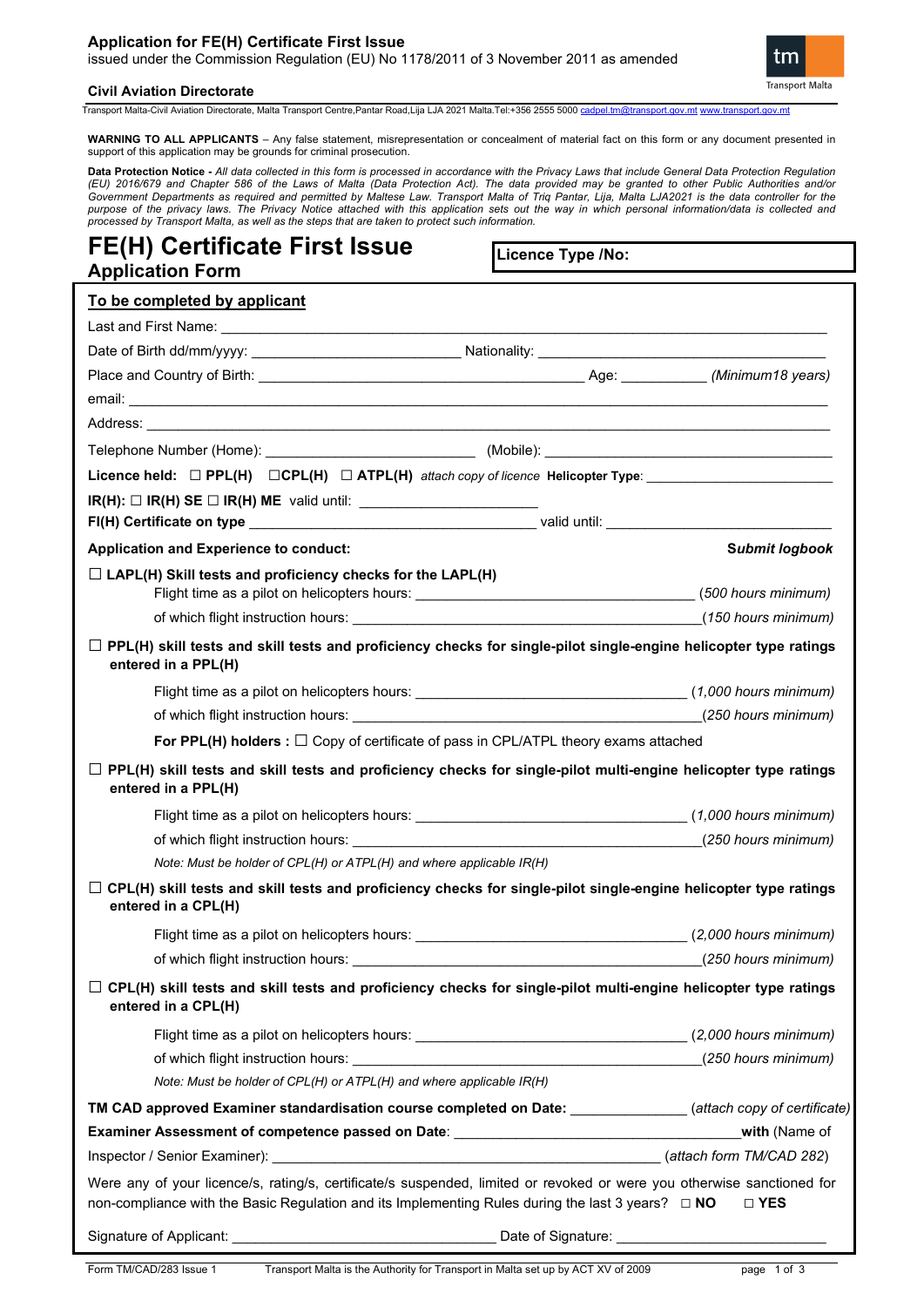Transport Malta-Civil Aviation Directorate, Malta Transport Centre,Pantar Road,Lija LJA 2021 Malta.Tel:+356 2555 5000 cadp



#### **Civil Aviation Directorate**

## **FE(H) Certificate First Issue Submission Instructions**

| <b>Documents required:</b>                                                                                                                |                |
|-------------------------------------------------------------------------------------------------------------------------------------------|----------------|
| 1. A copy of the Certificate for the Examiners Standardisation Course.                                                                    | $^\copyright$  |
| 2. Log Book showing flight instruction as FI certified by the ATO                                                                         | $^{\circledR}$ |
| 3. Copy of Licence held.                                                                                                                  | $\circledS$    |
| 4. Copy of the FI Certificate.                                                                                                            | $\bigcirc$     |
| 5. Copy of Medical Certificate.                                                                                                           | $\circledS$    |
| 6. Assessment of Competence Form (TM/CAD/282)                                                                                             | $^{\circledR}$ |
| 7. PPL(H) holders applying to conduct PPL(H) skill tests have to submit a copy of the<br>certificate for the CPL/ATPL theory examinations |                |
| 8. Copy of your Criminal Record (not older than 3 months)                                                                                 | $^\circledR$   |

## **It is important to send all the documents to avoid a delay in the issue of the rating.**

## **Transport Malta – Civil Aviation Directorate Bank Details:**

Bank Name: Bank of Valletta Bank Branch: Naxxar Bank Address: 38, Triq tal-Labour, Naxxar NXR 9020 Bank's BIC Code: VALLMTMT Sort Code: 22013 Account Holder: Transport Malta – Civil Aviation Directorate Account No: 12000580013 IBAN No: MT13VALL 22013 0000 000 12000 5800 13

**Fee**: The applicable fee in the Malta Air Navigation Order / Scheme of Charges on the Transport Malta

website has to be submitted with the application.

Queries: If you need additional information send an email to [cadpel.tm@transport.gov.mt](mailto:cadpel.tm@transport.gov.mt) to the attention of

Personnel Licensing Section, Transport Malta Civil Aviation Directorate - giving your contact telephone number.

Send completed form to:

**Transport Malta - CAD, Personnel Licensing Section, Pantar Road, Lija, LJA 2021, Malta**